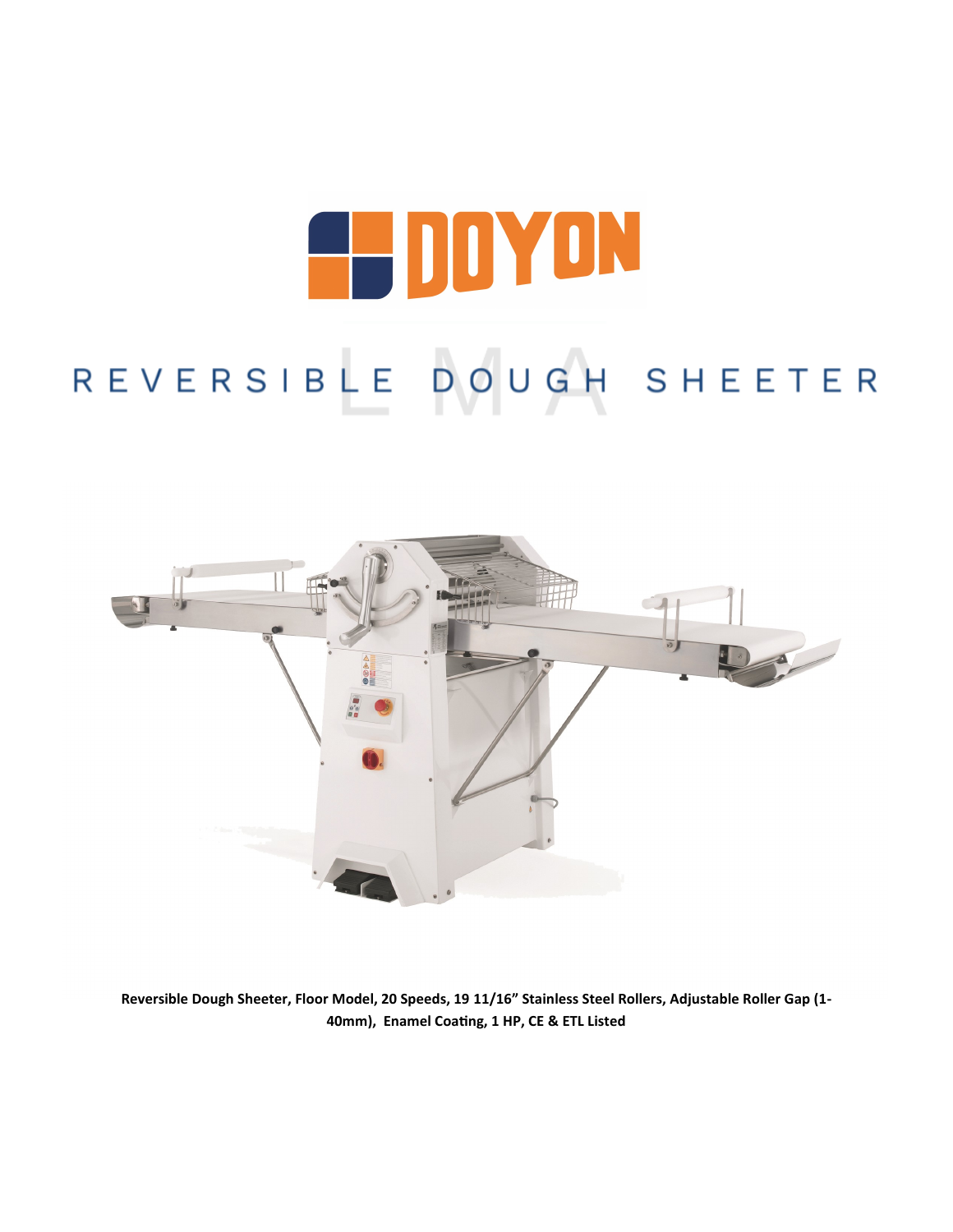

**PROJECT ITEM NO. NOTES** 

**MODEL NUMBER: L M A 6 2 0 , L M A 6 2 4 , L M A 6 3 0** 

#### **FEATURES**

- □ 20 Adjustable Speeds
- □ Fold Up Belts for Easy Storage
- $\Box$  Removable Arms
- □ Synchronized Belt System
- $\Box$  Adjustable Thickness from 1/32" 1 1/2" (1 40 mm)
- □ Control Belt by Either Dual Hand or Foot Controls
- □ Emergency Stop
- 30 lb. Dough Capacity
- □ Thermal Overload Protection on Motor
- □ Easy to Remove & Adjust Scrapers
- □ Protective Guards with Motor Shut-Off Feature

#### **CONSTRUCTION**

- D Polyurethane Belts
- □ Stainless Steel Rollers
- □ Stainless Steel Catch Pans (each side)
- □ Plastic Food Grade Reservoir (above rollers)
- □ Low Profile Casters for Mobility
- [2] Polyurethane Rolling Pins

## **OPTIONS & ACCESSORIES**

- □ Stainless Steel Construction (Suffix I)
- Croissant Cutter for LMA630
	- For (3) 6 1/2" Wide Croissants (CPL001 & RCM001)
	- For (4) 5" Wide Croissants (CPL002 & RCM001)

## **CLEARANCES**

6" (152mm) - All Sides (do not place anything below belt)

#### **WARRANTY**

□ One Year Labor & Two Year Parts

| Model         | Crated<br>Weight | <b>Overall Dimensions</b> |        |        | <b>Conveyor Dimensions</b> |                   | <b>Electrical System</b> |      |             |
|---------------|------------------|---------------------------|--------|--------|----------------------------|-------------------|--------------------------|------|-------------|
|               |                  | W                         | D      | н      | D                          | W                 | <b>Volts</b>             | Amps | <b>NEMA</b> |
| <b>LMA620</b> | 700              | 91.25"                    | 39.48" | 45.74" | 22.83"                     | 78.74"            | 120                      | 8.3  | $5-15P$     |
|               | (318)            | (2318)                    | (1003) | (1162) | (580)                      | $(1000 \times 2)$ |                          |      |             |
| <b>LMA624</b> | 815              | 107"                      | 39.48" | 45.74" | 22.83"                     | 94.48"            | 120                      | 8.3  | $5-15P$     |
|               | (370)            | (2718)                    | (1003) | (1162) | (580)                      | $(1200 \times 2)$ |                          |      |             |
| <b>LMA630</b> | 900              | 130.74"                   | 39.48" | 45.74" | 22.83"                     | 118.11"           | 120                      | 8.3  | $5-15P$     |
|               | (409)            | (3321)                    | (1003) | (1162) | (580)                      | $(1500 \times 2)$ |                          |      |             |

**SPECIFICATIONS SUBJECT TO CHANGE WITHOUT NOTICE Follow Use The Follow Use The Follow Use The Follow Use The Follow Use The Follow Use The Follow Use The Follow Use The Follow Use The Follow Use The Follow Use The Follow KCL & REVIT DRAWINGS UPON REQUEST REVISION A | 4/15/2021**

**Doyon** 



## 5600 13th Street, Menominee, MI 49858 **906.863.4401 | 800.338.9886 | [www.doyon.qc.ca](http://www.doyon.qc.ca/)**

 $\blacksquare$  $\blacksquare$ 



Intertek